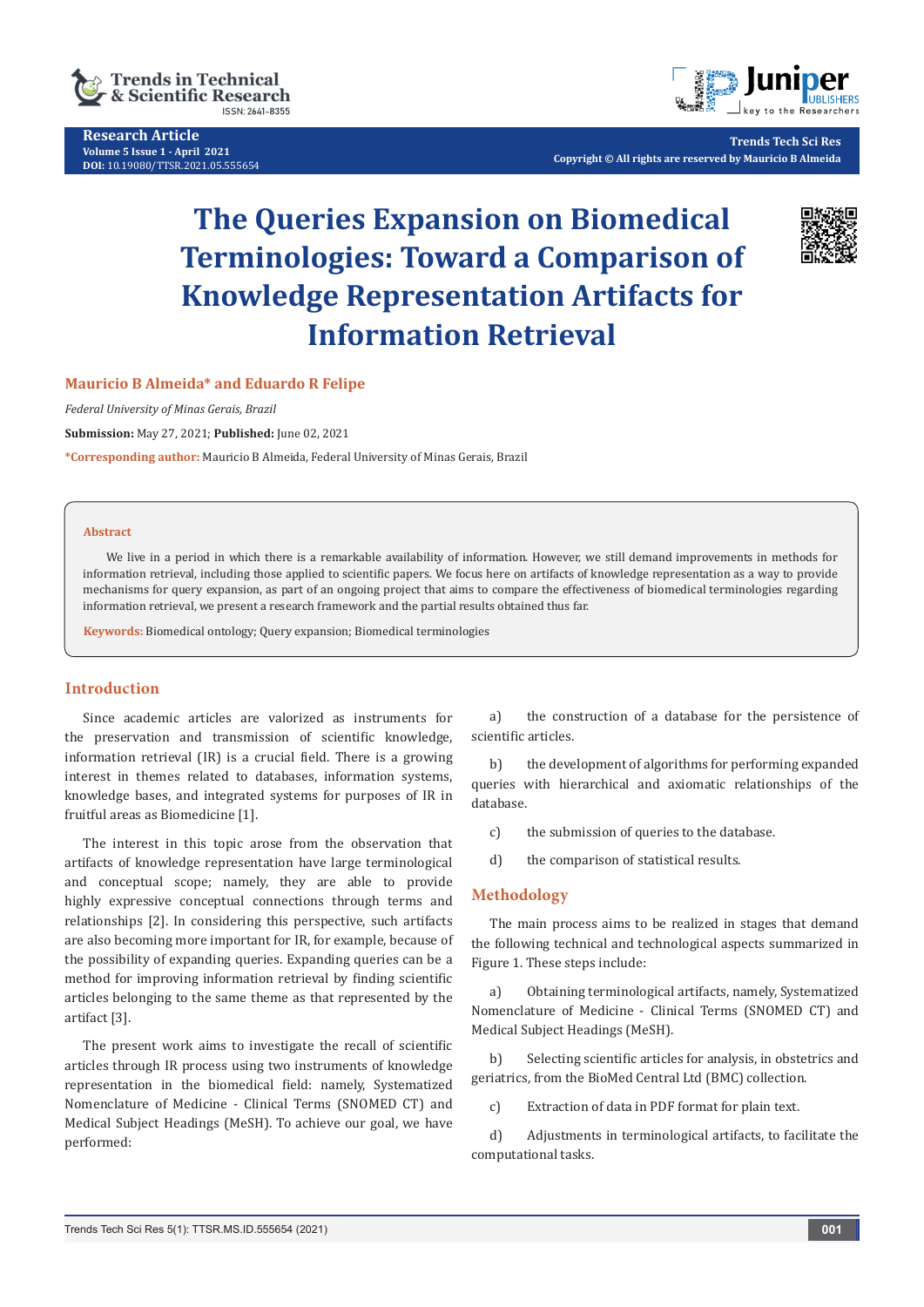e) Identification of biomedical terms using natural language processing algorithms.

query expansion.

g) Statistical analysis of the recall in each artifact.





#### **Results**

The work so far has already demonstrated differentials in the experiment that justify the research. In the tests that were carried out, the expanded retrieval by sub-consultations returned a number of specific articles that were not present in a prominent ranking position of the original query, offering the user possibilities to access information that previously could not be found directly.

For example, using the term "heart attack" in the initial request recalled 10 articles. This term in the terminology points to "myocardial infarctions" as a preferred term, which in turn obtained 6 documents (with 1 overlapping). This term consists of the reference for access to the hierarchical structure, therefore obtaining a set of terms that allowed for the recall of a different set of documents. At this moment, the main terms and their revocation are listed (Table 1).

| Table 1: Recalled articles starting with term, "heart attack". |  |  |
|----------------------------------------------------------------|--|--|
|----------------------------------------------------------------|--|--|

| <b>Term</b>                      | Recall | Overlap | <b>Differentiated articles</b> |
|----------------------------------|--------|---------|--------------------------------|
| heart attack                     | 10     |         | 10                             |
| myocardial infarctions           |        |         |                                |
| stemi                            |        |         |                                |
| shock, cardiogenic               |        |         |                                |
| st segment myocardial infarction | 10     |         |                                |
| myocardial infarct               |        |         |                                |
| cardiogenic shock                |        |         |                                |

#### **Final Remarks**

We considered an overlap of documents already recovered by another term in order to avoid a duplicate response to the user. The results present possibilities for semantic recovery with the support of terminology, considering the retrieval of articles that would not otherwise be recovered by the original consultation.

IR is based on the ability to recognize words (terms) as a form of representation. Despite using syntax variations such as stemming and lemmatization techniques, among others, it is clear that the semantic connection made possible by terminologies and their structures, allowing for the same concept to be represented by different forms of syntactic expression has the capacity to enrich the IR process.